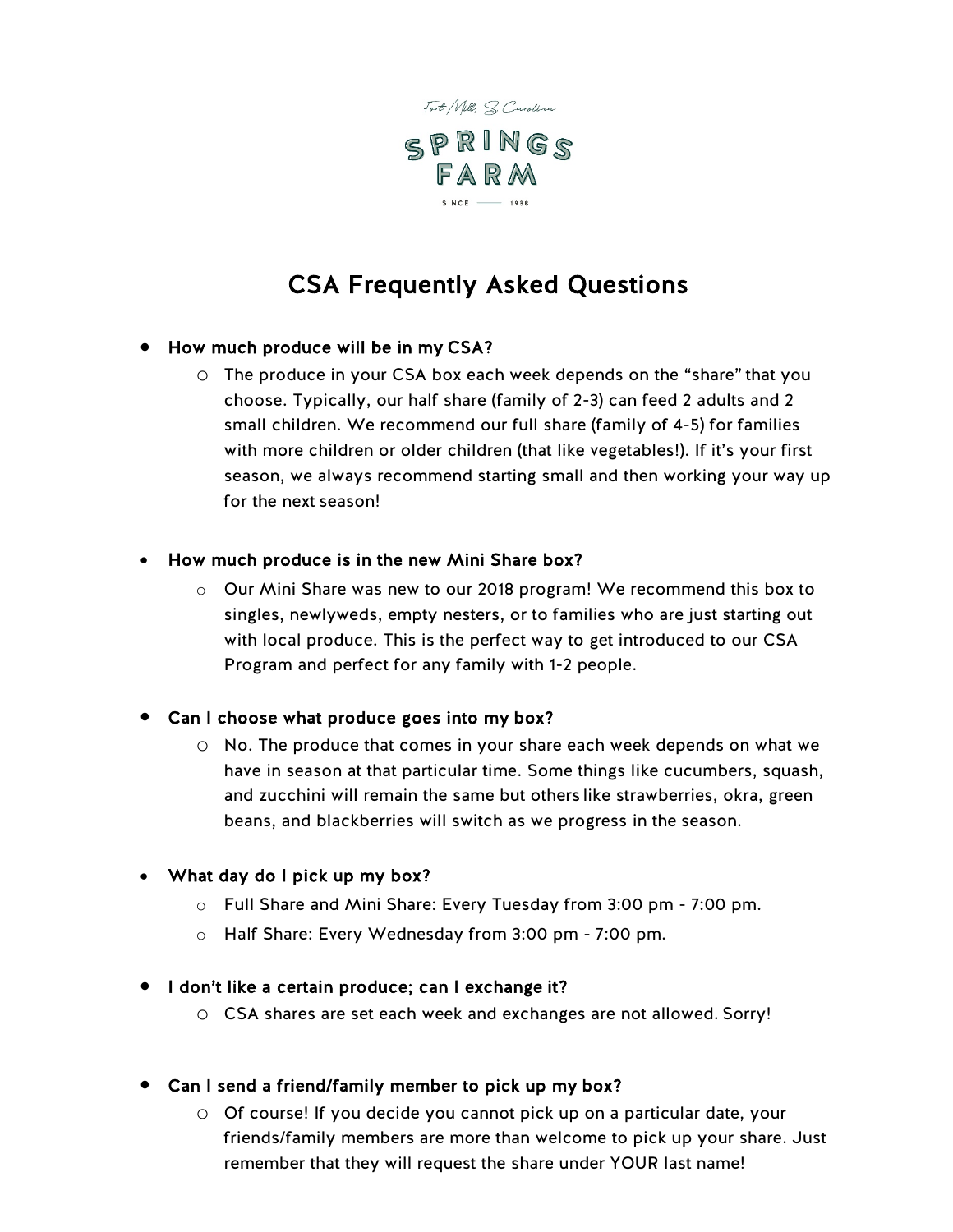# • What happens when I go on vacation?

- o You are allotted TWO vacation holds. For these designated vacation holds, we will hold back your box for the week of your vacation and allow you to pick up 2 boxes any week of your choice. Only TWO vacation holds are permitted per season. Therefore, any other time you cannot pick up your share you can choose one of two options:
	- 1) Have a family member/friend pick up your share.
	- 2) Donate your share to the Fort Mill Community Café.
- $\circ$  If you plan to use a vacation hold, please give  $AT$  LEAST one week notice so that we can plan accordingly. Failure to let us know one week ahead of time will result in the loss of your box.

# • How do I set up my vacation hold?

- o The easiest way to ensure your vacation hold is set is to email [market@springsfarm.com](mailto:market@springsfarm.com) at least one week prior to using your hold. Send the requested date for both the hold and the desired double pick up date. Once received and approved, you will receive an email back from the Market manager.
- o Call the Springs Farm Market, 803.548.3939, and request your vacation hold and your desired double pick up date for the staff member to confirm. Please note that the Springs Farm Market does not open for the season until late April, and we will not answer the phone before then.
- o Wait until the program starts and set up your vacation holds in-person with one of our staff members.
- I forgot to pick up my box on Tuesday or Wednesday; can I get a new one?
	- o CSA boxes are held until Thursday or Friday at 10:00 am. After this time, they will be given to the Fort Mill Community Café and new boxes cannot be made.
- Will you send me a reminder every week to come pick my box up?
	- o Although "reminders" are not sent out each week, we do send out "Recipes of the Week" for new ways to use your produce. These emails are sent out each Tuesday.
- What is my designated pick up day?
	- o Your pick up day depends on the size share you've chosen. Full shares and mini shares pick up each Tuesday. Half Shares pick up each Wednesday.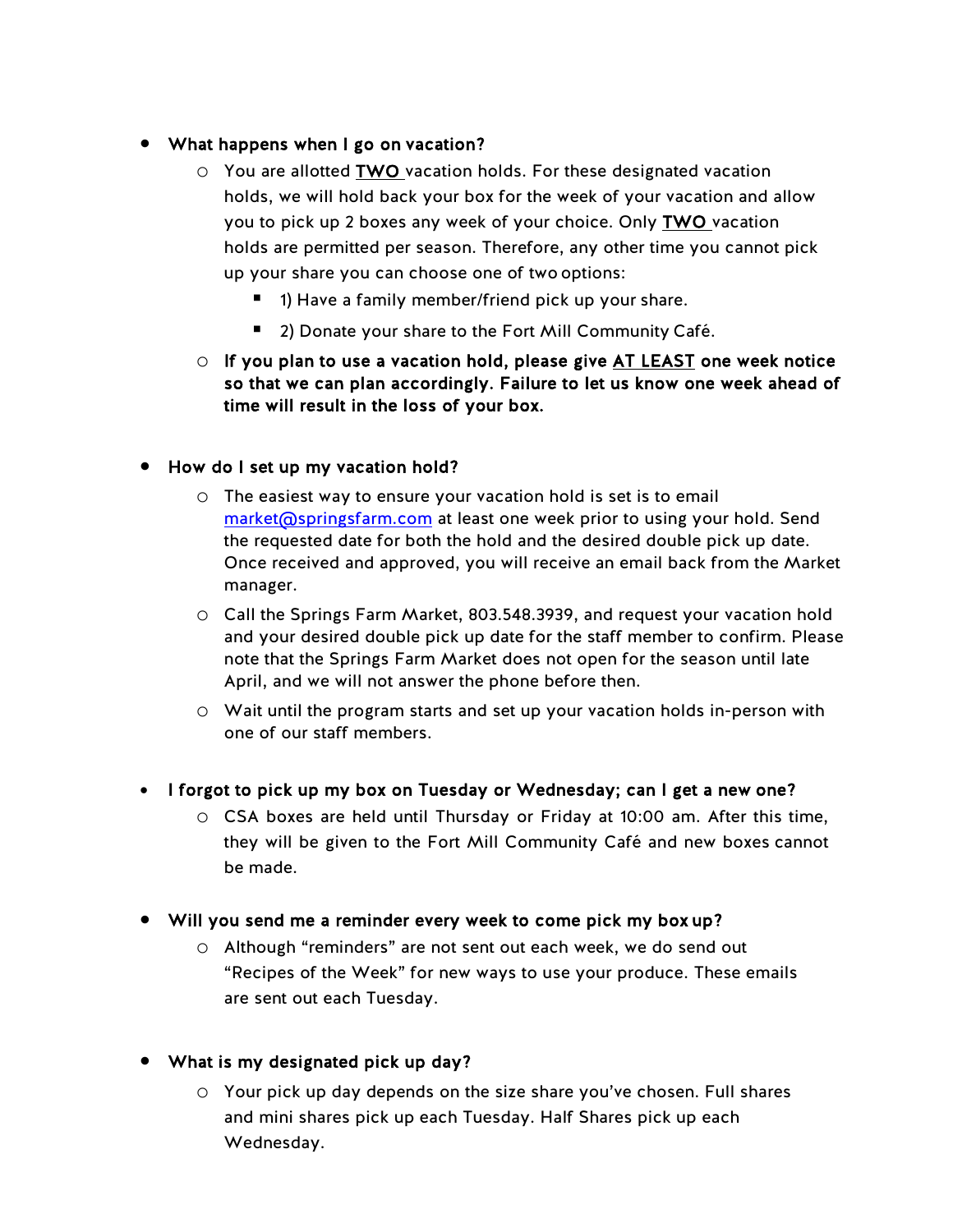# • Will the same thing by in my box each week?

o Not always! You will more than likely see tomatoes, zucchini, and squash each week. But things like strawberries, peaches, blackberries, green beans, okra, and much more will switch throughout the season.

# • Can I come to pick up my box early/on a different day?

o Pick up time is every Tuesday or Wednesday from 3:00 pm – 7:00 pm. Due to the high volume of participants we have, we cannot allow early pick-up. We hold boxes until Thursday or Friday morning at 10:00 am.

# • Can I come to the location where you pack the boxes and pick mine up early?

o No, we do not allow any customers to come out to our packing. You may not come to pick up your box from that location.

### • Can we come see the farm where our produce is grown?

o As of right now, we do not offer farm tours. However, we are working on that for you!

# • How long does the CSA Program last?

 $\circ$  Our CSA Program lasts 10 weeks. The 10 weeks that we choose are our "peak" weeks during the summer. During these 10 weeks we expect to be harvesting the majority of our produce.

# • When does the CSA Program start? When does it end?

 $\circ$  The CSA Program (2021) starts Tuesday, June 14<sup>th</sup> and ends Wednesday, August 16<sup>th</sup>.

# • I missed last week (without notification), can I just have two this week?

 $\circ$  Unfortunately, without notification, we cannot allow you to have two boxes. This means we would be taking away a box from someone else!

# • Do you deliver the shares?

 $\circ$  No, we do not offer a delivery option at this point in time. All boxes must be picked up at our store, The Springs Farm Market. The address is 1010 Springfield Parkway Fort Mill, SC 29715.